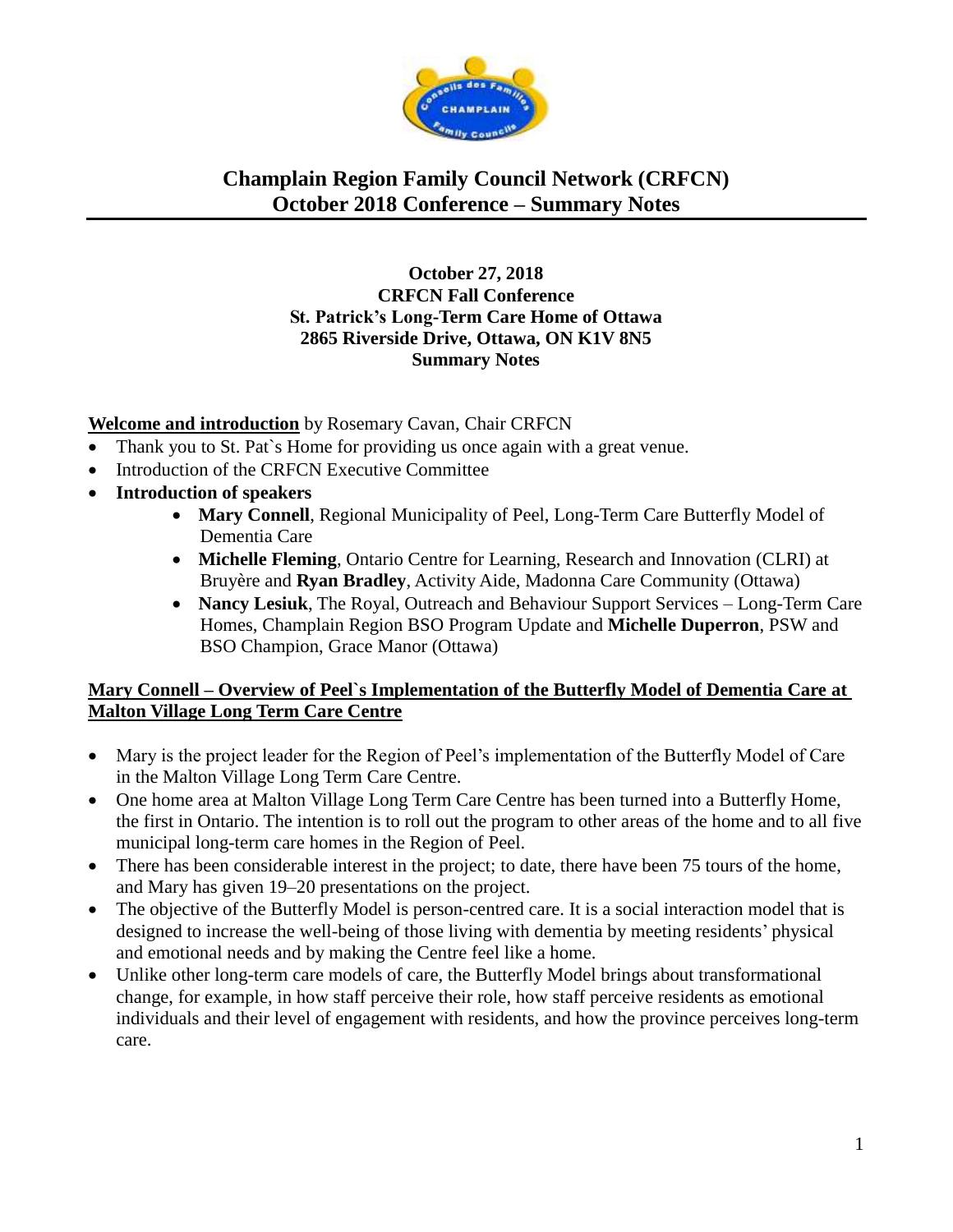

- In 2016, the Malton Village Long Term Care Centre team saw a presentation by Dr. David Sheard, who is the chief executive and founder of Dementia Care Matters (DCM), the proponents/owners of the Butterfly Model. They began a pilot in March 2017; the final evaluation took place in April 2018. To initiate the pilot, money was solicited from other health organizations in the region.
- The Malton Village Long Term Care Centre was selected for the pilot because it had the most challenges, such as high rates of employee absenteeism and a high number of family complaints.
- Prior to implementation of the project, DCM carried out a baseline assessment of care and ranked the home at 9/10, where 10 is the lowest rank. DCM reassessed the home six months after implementation of the Butterfly Model and the home's ranking had changed dramatically to 2/10.
- The Butterfly Method has six key components:
	- 1. Staff training:
		- This was the biggest undertaking in terms of cost and time investment.
		- Each of the 43 staff members in the one home area where the model was implemented received eight full days of training on the Butterfly method.
		- The training focused on developing emotional intelligence and engagement with residents.
		- Project implementation leadership engaged staff unions from the outset. There were a few grievances during the course of implementation.
		- The training is experiential and tracks interactions between staff and residents.
		- One of the training exercises involved the staff member assuming the physical position and limitations of a resident with advanced dementia.
	- 2. Physical environment:
		- The objective is to improve emotional well-being and reduce negative behaviours by decreasing the institutional nature of the physical environment.
		- A Butterfly Model home tries to change the environment to reflect the interests of the residents. For example, they created a garden for a resident who had been a florist.
		- Bright wall colours are used to break up spaces and identify end points. Mary noted that four residents who tended to constantly pace the home area stopped doing so once the walls were painted. She also noted that persons with dementia see colour five to eight times paler than others; therefore, brighter colours are needed to provide a more comforting and interesting environment.
		- 3. Giving life purpose:
			- This is a key component of the model. The objective is to prevent, reduce and be able to quickly mitigate negative behaviours by giving residents tools to interact and engage with their environment.
			- Staff carry out extensive social history research for each resident at admission to help support engaging them as individuals.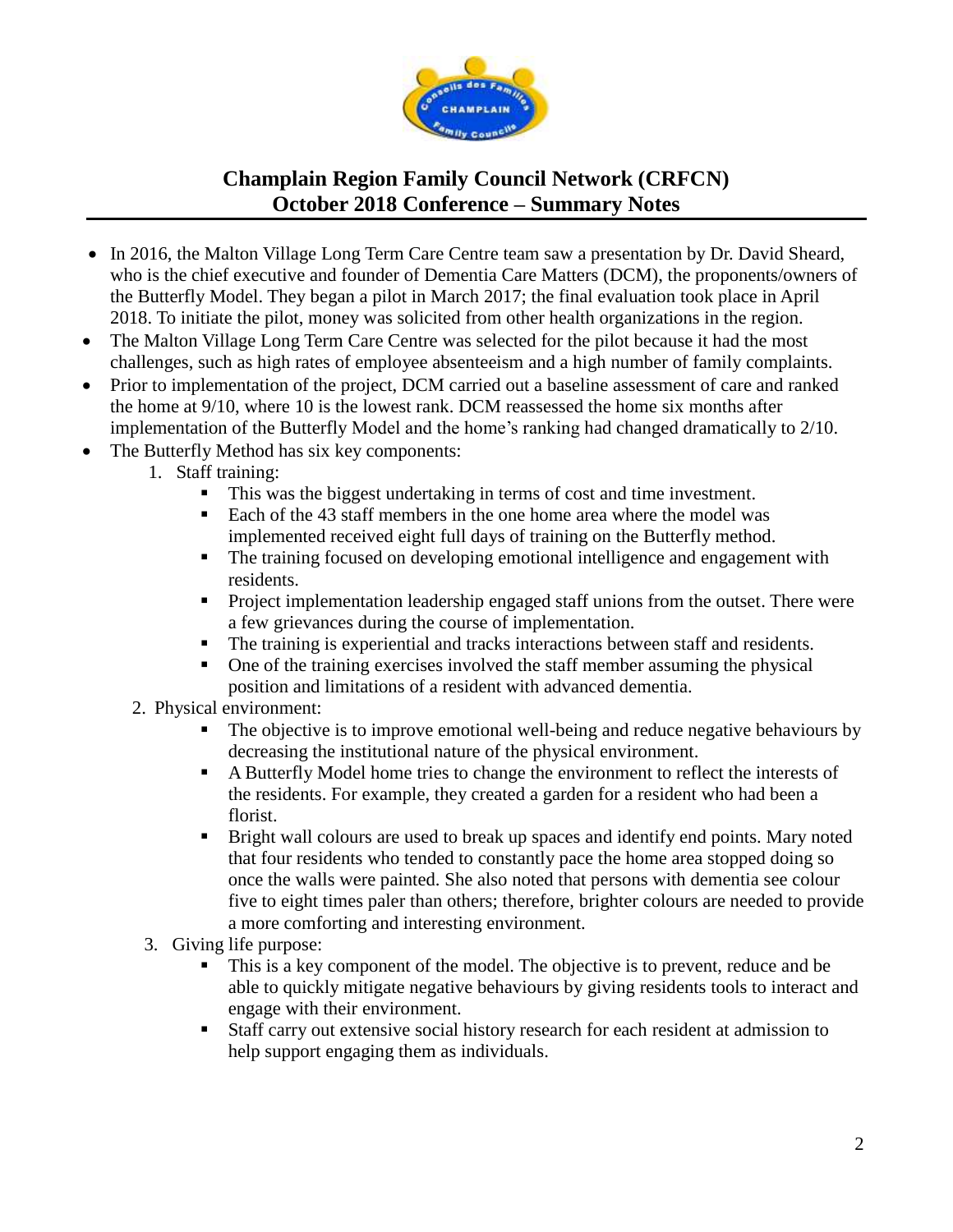

- Social history information gathered from the resident and family and friends helps to design activities for them to give each individual a sense of purpose in life. For example, residents are invited to take on tasks such as picking up the mail or stuffing envelopes.
- Staff also reached out to the home's community to find volunteers who could support engagement either by providing "tools of trade" or visiting residents, e.g., a law office provided a legal "tool kit" for a resident who is a lawyer; engineers from a local company visit with a resident who is an engineer to talk about projects; architectural firm provided old blueprints for a resident who is an architect.
- For those with more advanced dementia, where engagement is more challenging, the focus was on touch, scent and hearing, e.g., touch boards, hand massage, aromatherapy, singing and comfort activities such as staff simply holding a resident's hand.
- In some residents with advanced dementia, improvement has been seen, including more speaking and singing.
- 4. Measuring outcomes:
	- Measuring outcomes is important to identify success, to promote on-going funding and expansion of the program to other areas of the home and to other Peel municipal homes.
	- A public dashboard was created that tracks performance indicators in key areas of health outcomes of residents, levels of engagement and experiences of family and friends.
	- The performance indicators were tracked by degree of progress towards a baseline objective.
	- **They are also looking at revising their approach to measuring outcomes to better** demonstrate benefits and costs.
- 5. Measuring success the indicators:
	- To date they have used the following indicators: social engagement; family satisfaction; staff satisfaction; behavioural incidents; antipsychotic drugs; pain; falls; unplanned weight loss.
	- Examples of success include: reduction in use of antipsychotics from 34% to just 12% without an increase in responsive behaviours; the number of falls has gone up but that reflects residents being more active and engaged; family members are visiting more often because they have hope, e.g., residents are happier, and some have begun talking again.
	- Indicators can be added over time and can include operational efficiencies and cost savings, e.g., they are considering measuring the reduction in food waste now that residents eat in a more home-like manner (residents now sit at one long table and are served from bowls/platters of food in portions that they want to eat).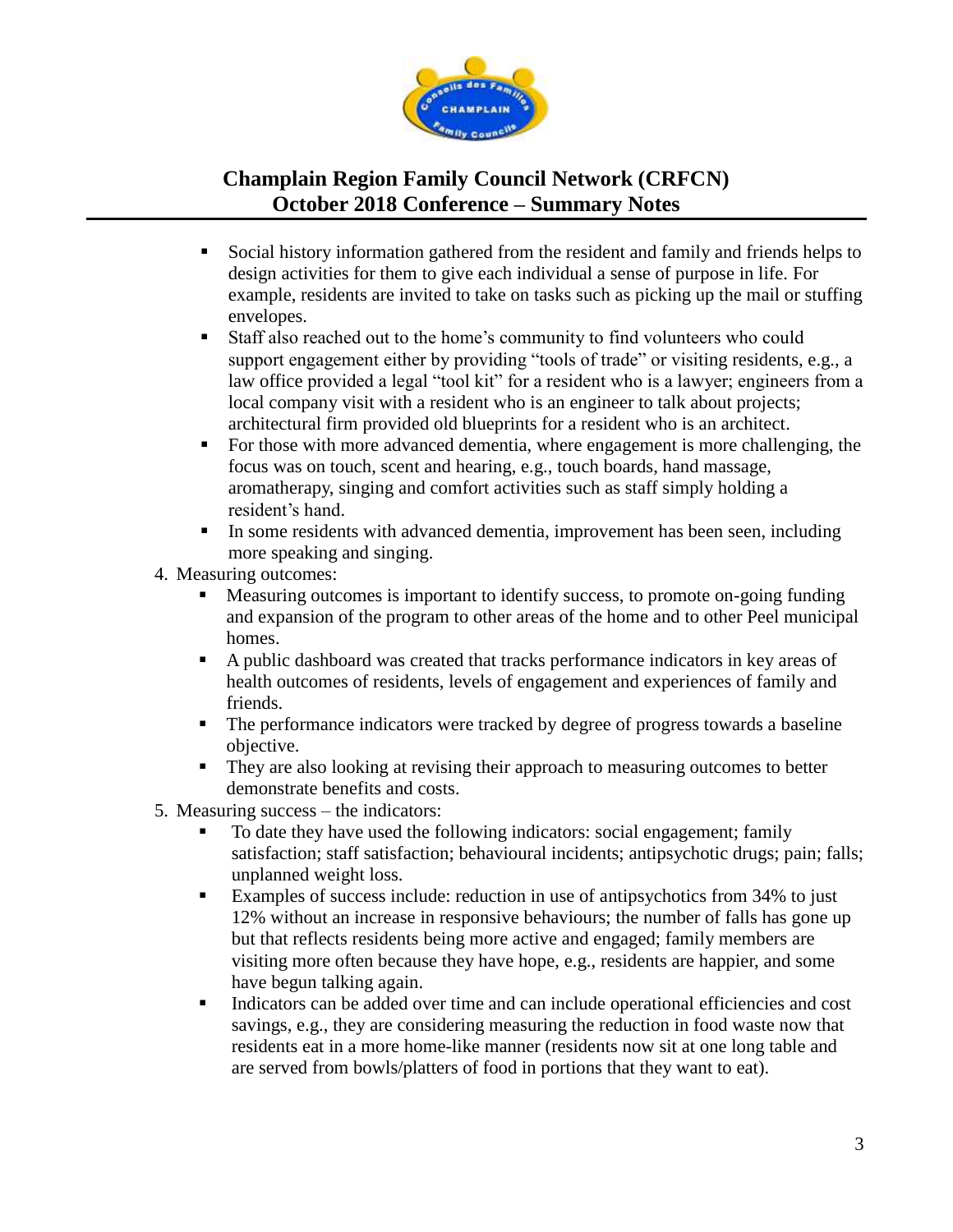

- 6. Policies and procedures
	- New or revised policies and procedures were developed as part of the project.
	- At the outset, project leadership consulted the Ministry of Health and Long-Term Care (MOHLTC), including aligning the Ministry's long-term care regulations against the Butterfly Model requirements to gauge compliance; only three items didn't align but were resolved with discussion with the MOHLTC.
	- **Mary is developing manuals that can be shared with other homes to help them** implement the Butterfly Model.
- The implementation plan included an advocacy strategy. A Toronto Star investigative reporter was brought in at the very beginning to document the project. Members of municipal council were given tours of the home.
- Some welcomed successes were unexpected, such as the degree to which staff satisfaction was increased, dramatically reduced absenteeism, more attention to personal care of residents by family members and friends such as putting makeup and jewelry on residents and the extent to which staff are getting involved in finding solutions to reduce responsive behaviours.
- Next steps, subject to funding:
	- o Expand the model to the advanced dementia care area
	- o Expand person-centred care training to all staff in the facility
	- o Implement the model to other Peel municipal homes
	- o Development and implementation of an improved benefit-cost assessment tool
- Mary is happy to share Malton Village Long Term Care Centre's experience with the Butterfly Model, and she can be contacted at: [mary.connell@peelregion.ca.](mailto:mary.connell@peelregion.ca)
- The Dementia Care Matters website also has extensive information and resources on the Butterfly Model at: [www.dementiacarematters.com.](http://www.dementiacarematters.com/)

### **Michelle Fleming, Ontario CLRI at Bruyère and Ryan Bradley, Activity Aide, Madonna Care Community (Ottawa)**

- Michelle Fleming spoke about the Java Music Club and Java Memory Care programs. She provided background about the CLRI, which consists of three research centres in Ontario focused on finding evidence-based solutions for improving long-term care.
- Michelle thanked the CRFCN for their letter of support in 2017 to the Centre for Aging and Brain Health Innovation (CABHI). Thanks this support, the CLRI received a grant to implement and study the results of the Java Music Club and Java Memory Care programs in 33 long-term care homes across Ontario and five retirement homes.
- The Java Group Programs [\(http://javagp.com/](http://javagp.com/)) are designed to reduce loneliness and depression in residential care settings and are intended to reduce social isolation and loneliness through peer support and creation of strong, trusting relationships.
- Studies have shown that seniors are at increased risk of isolation as a result of such things as health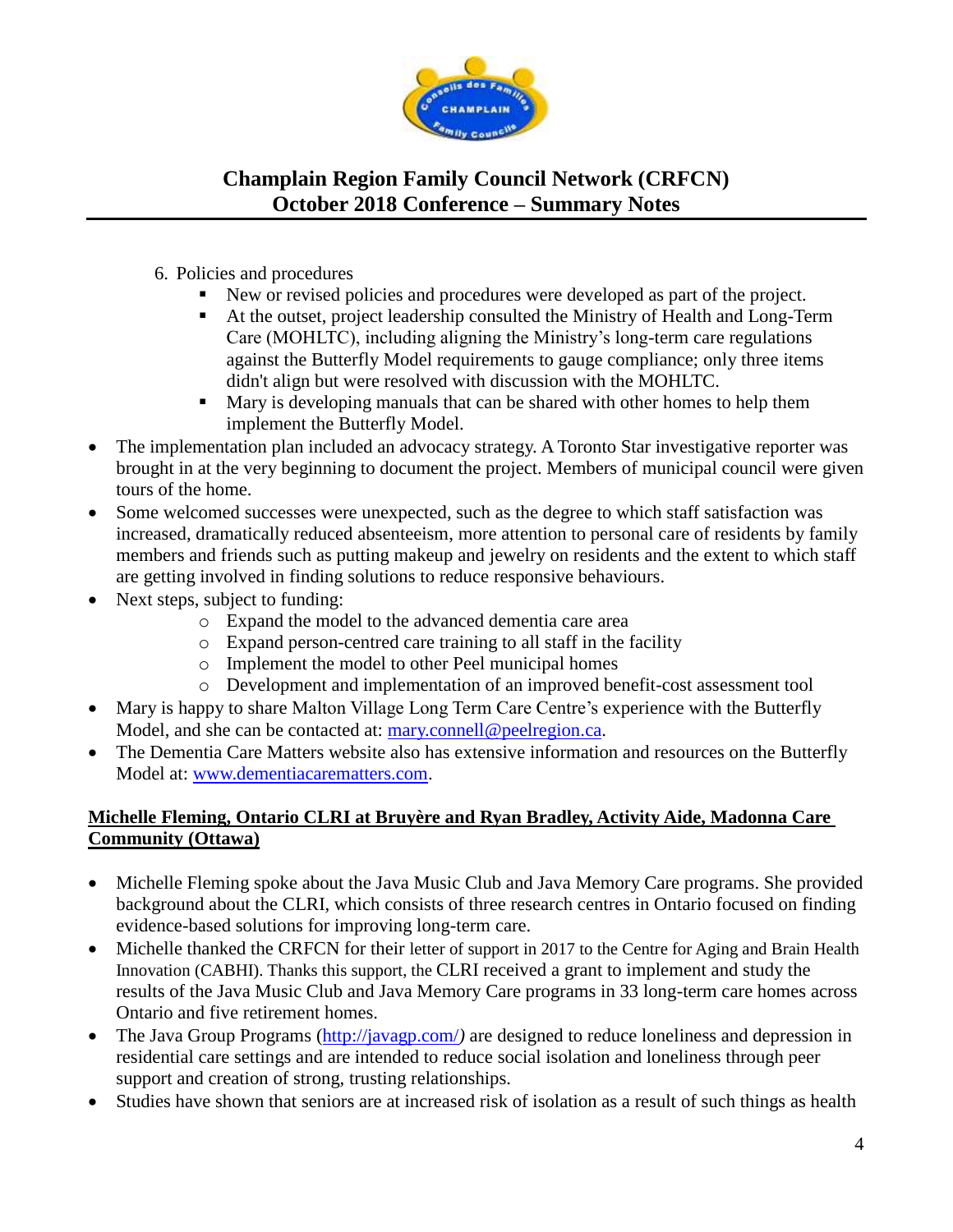

problems, death of a spouse and caregiver duties. The impact of feelings of loneliness can be the equivalent of smoking 15 cigarettes a day.

- A UK study found that the prevalence of severe loneliness of those living in long-term care homes is at least double that of seniors living in the community. Although there are activities for residents in long-term care homes, there is still isolation; often it is the same group of people participating in the same organized activities, but many are alone in their room.
- Of residents living in long-term care, 55% say they are lonely, and it is likely higher because of those who can't communicate due to dementia or other health problems. Adults 65+ have the highest suicide rate in Canada. There are significant impacts of loneliness, including increased falls, depression, cognitive decline and increased hospitalizations.
- Conference participants can access the CLRI's revamped website at [www.clri-tlc.ca,](http://www.clri-tlc.ca/) and are encouraged to sign up for their newsletter.

### *Java Music Club*

- Cost of the Java Music Club kit is \$3,500. The kit includes a step-by-step guide, facilitator's manual, music CDs, photos and a "talking stick". The cost is high because of music royalties.
- The kit is well designed to provide recreation staff at long-term care homes with everything needed to run a Music Club.
- The Music Club works with a group of eight to ten residents who meet weekly with a facilitator. Music and photos are used as a guide to reminisce and encourage discussion, singing and sharing of stories. The facilitator has a guide with 52 themes.
- Residents learn things about one another, creating personal connection and developing empathy for peers. The use of music breaks up talking and stimulates memories.
- Michelle showed the YouTube video on the Java Music Club, which featured implementation of the program in Champlain area long-term care homes.

#### *Java Memory Care*

- The Java Memory Care Program is an adaptation of the Java Music Club Program and is designed to improve quality of life for those living with late stage dementia; it is typically a better program for residents with more advanced dementia than the Java Music Club Program as the focus is on touch and sensory stimulation.
- The Java Memory Care Program involves a smaller group for individuals with moderate to advanced dementia.
- Ryan Bradley spoke to implementation of the Java programs in his home. He provided a welcome personal dimension appreciated by all present.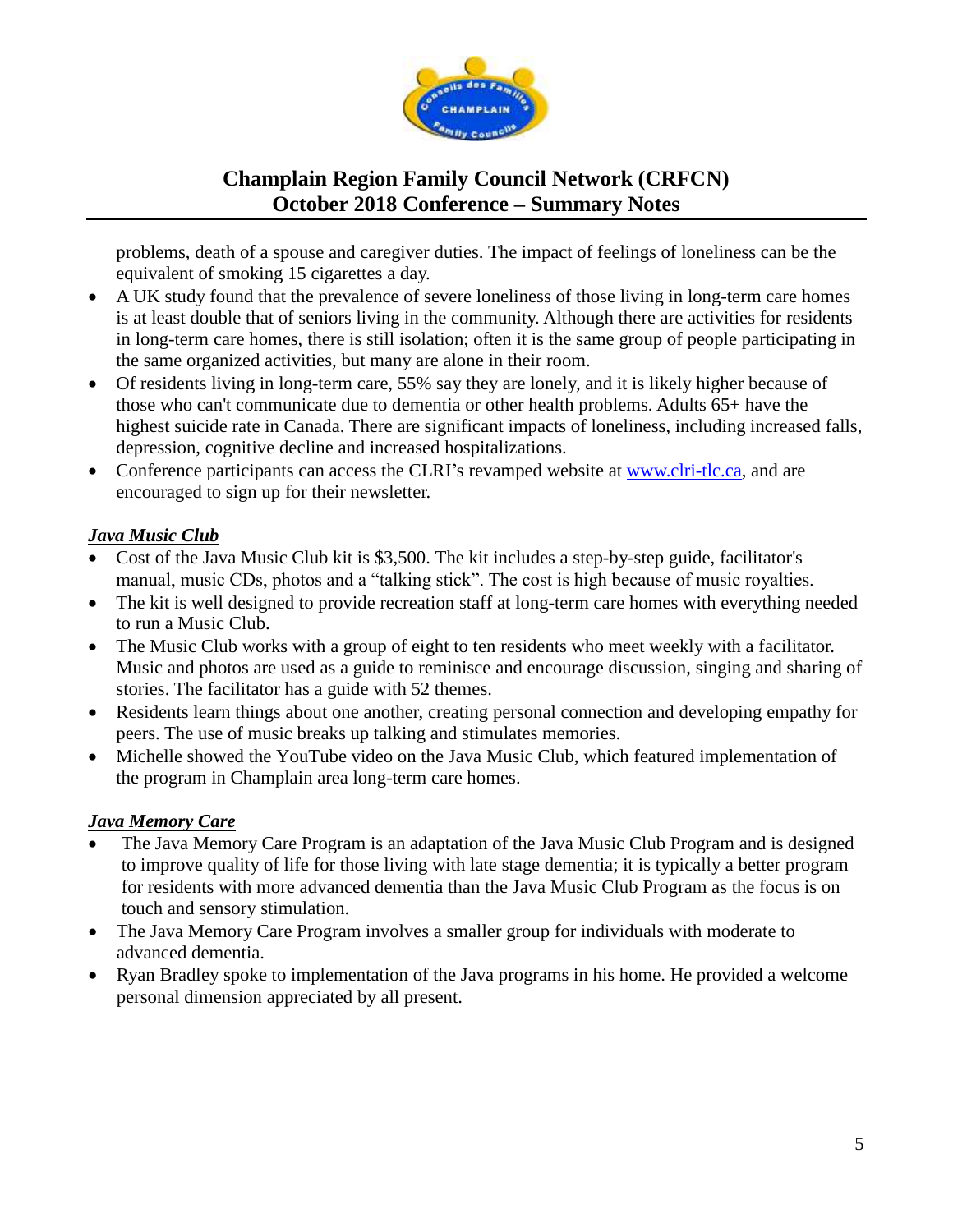

#### **Nancy Lesiuk, Behaviour Support Outreach, Champlain Region – BSO Program Update and Michelle Duperron, PSW and BSO Champion, Grace Manor (Ottawa)**

- The transitional unit at The Royal can accommodate residents from long-term care homes or from hospital acute care provided they qualify for long-term care.
	- o The objective of the transitional unit is to stabilize the individual so that they can return home (with care support), to their retirement home or to a long-term care home.
- Behaviour therapy & dementia
	- o Use of behaviour therapy with persons with dementia is new to geriatrics and to long-term care as it has traditionally been used for autism and other mental/brain disorders.
	- o Goals: improved quality of life and individualized care plans
	- o The Royal is establishing a group of behavioural therapists for long-term care.
	- o Behaviour therapists consider:
		- **Behaviour triggers**
		- Use of rewards in behaviour modification
		- Causes of negative behaviours such as changes in routine and daily life, staff approach, etc.
		- Baseline behaviour assessment is very detailed, which helps to train staff and develop alternate approaches, e.g., the frequency, time of day (to the hour) and circumstances of behaviour episodes is documented.
		- Michelle Duperron is a PSW and trained BSO Champion at the Grace Manor in Ottawa. Her remarks brought an important personal dimension to our understanding of the BSO program.

### **Round Table Discussions**

 To foster knowledge building and awareness, participants took part in group round table discussions to share personal successes and challenges in supporting and advocating for family members and loved ones who are residents in long-term care homes.

#### **Wrap-up & Date of the CRFCN's Annual General Meeting in April 2019**

- Rosemary Cavan thanked the speakers and attendees, expressing hope that the Conference provided valuable information and supported networking and knowledge building.
- Rosemary Cavan asked participants to inform the CRFCN of topics of interest to them for future conference planning.